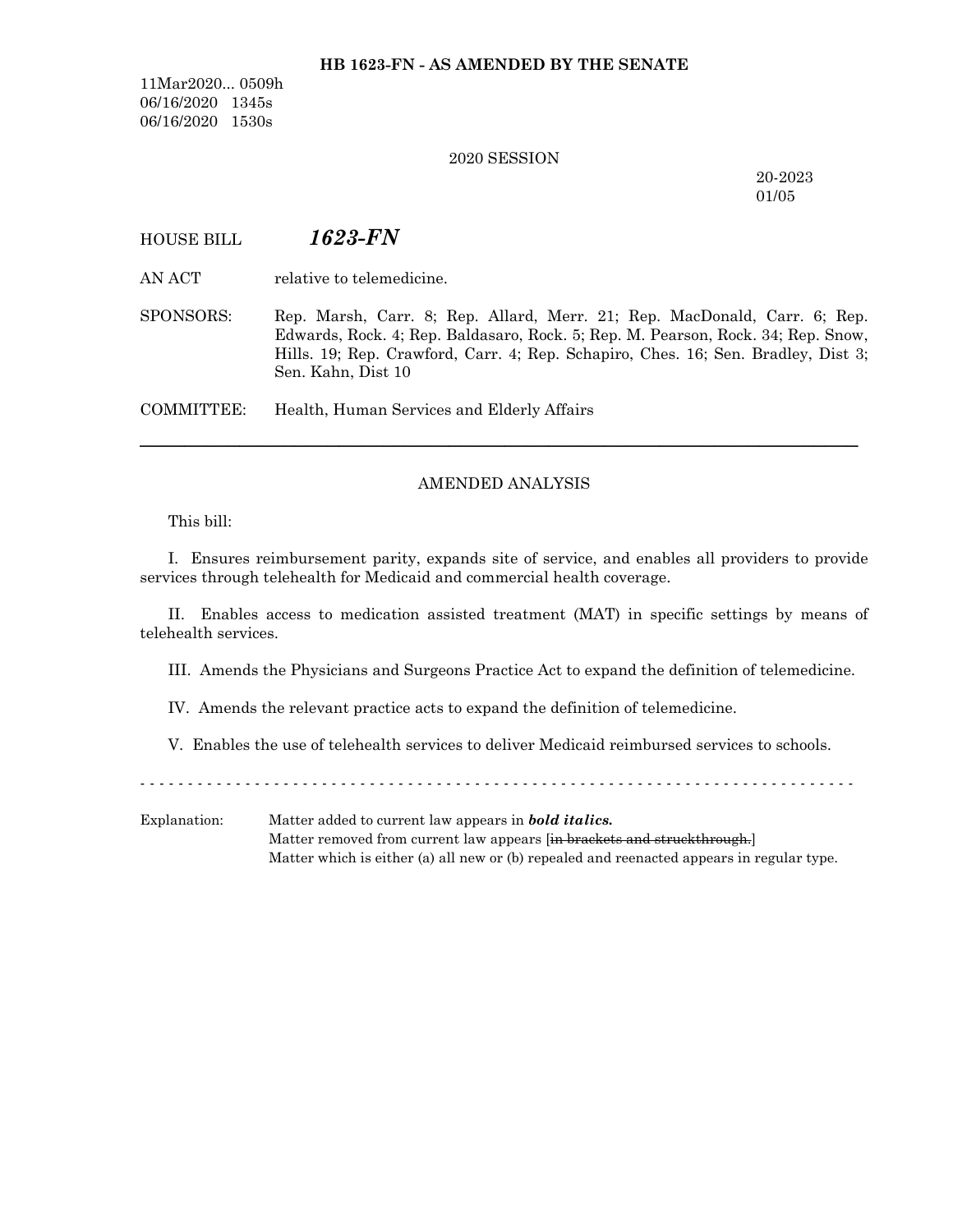# **HB 1623-FN - AS AMENDED BY THE SENATE**

11Mar2020... 0509h 06/16/2020 1345s 06/16/2020 1530s 20-2023

01/05

# STATE OF NEW HAMPSHIRE

*In the Year of Our Lord Two Thousand Twenty*

|                  | ni inc real of Oal Dora rwo rhousana rweni,                                                         |  |  |  |  |  |
|------------------|-----------------------------------------------------------------------------------------------------|--|--|--|--|--|
|                  | AN ACT<br>relative to telemedicine.                                                                 |  |  |  |  |  |
|                  | Be it Enacted by the Senate and House of Representatives in General Court convened:                 |  |  |  |  |  |
| $\mathbf{1}$     | 1 Medicaid Coverage of Telehealth Services. Amend RSA 167:4-d, III to read as follows:              |  |  |  |  |  |
| $\boldsymbol{2}$ | III.(a) Coverage under this section shall include the use of telehealth or telemedicine for         |  |  |  |  |  |
| $\,3$            | Medicaid-covered services provided within the scope of practice of a physician or other health care |  |  |  |  |  |
| 4                | provider as a method of delivery of medical care:                                                   |  |  |  |  |  |
| $\bf 5$          | (1) Which is an appropriate application of telehealth services provided by physicians               |  |  |  |  |  |
| $\,6$            | and other health care providers, as determined by the department based on the Centers for Medicare  |  |  |  |  |  |
| $\overline{7}$   | and Medicaid Services regulations, and also including persons providing psychotherapeutic services  |  |  |  |  |  |
| $8\,$            | as provided in He-M $426.08$ and $426.09$ ;                                                         |  |  |  |  |  |
| $\boldsymbol{9}$ | (2) By which telemedicine services for primary care, remote patient monitoring, and                 |  |  |  |  |  |
| 10               | substance use disorder services shall only be covered in the event that the patient has already     |  |  |  |  |  |
| 11               | established care at an originating site via face-to-face in-person service; and                     |  |  |  |  |  |
| 12               | (3) By which an individual shall receive medical services from a physician or other                 |  |  |  |  |  |
| 13               | health care provider who is an enrolled Medicaid provider without in-person contact with that       |  |  |  |  |  |
| 14               | provider.                                                                                           |  |  |  |  |  |
| 15               | (b) The Medicaid program shall provide coverage and reimbursement for health                        |  |  |  |  |  |
| 16               | care services provided through telemedicine on the same basis as the Medicaid program               |  |  |  |  |  |
| 17               | provides coverage and reimbursement for health care services provided in person.                    |  |  |  |  |  |
| 18               | (c) The combined amount of reimbursement that the Medicaid program allows                           |  |  |  |  |  |
| 19               | for the compensation to the distant site and the originating site shall not be less that the        |  |  |  |  |  |
| 20               | total amount allowed for health care services provided in person.                                   |  |  |  |  |  |
| 21               | (d) There shall be no restriction on eligible originating or distant sites for                      |  |  |  |  |  |
| $22\,$           | telehealth services. An originating site means the location of the member at the time the           |  |  |  |  |  |
| 23               | service is being furnished via a telecommunication system. A distant site means the                 |  |  |  |  |  |
| 24               | location of the provider at the time the service is being furnished via a telecommunication         |  |  |  |  |  |
| 25               | system.                                                                                             |  |  |  |  |  |
| 26               | The Medicaid program shall provide reimbursement for all modes of<br>(e)                            |  |  |  |  |  |
| 27               | telehealth, including video and audio, audio-only, or other electronic media provided by            |  |  |  |  |  |
| 28               | medical providers to treat all members for all medically necessary services.                        |  |  |  |  |  |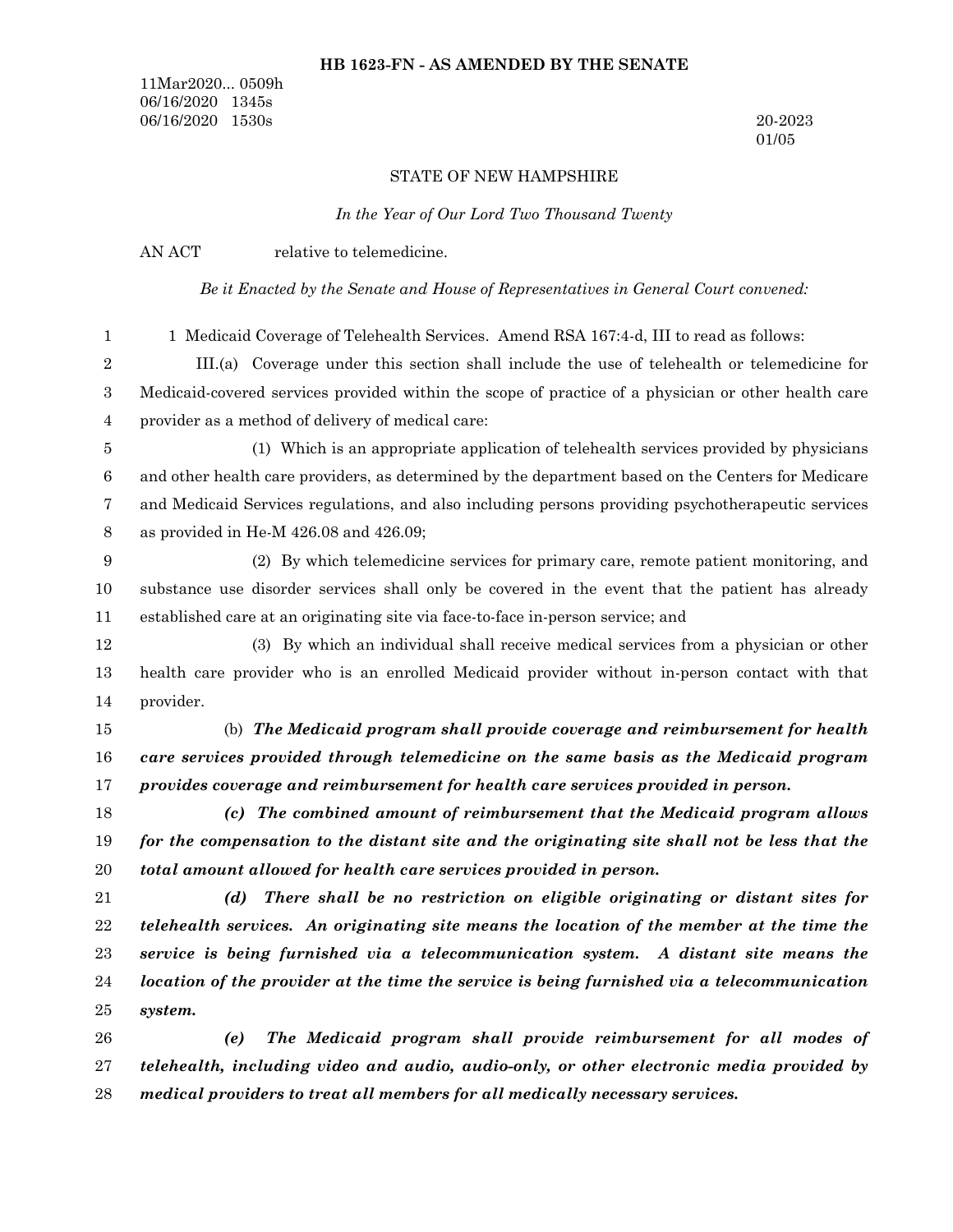# **HB 1623-FN - AS AMENDED BY THE SENATE - Page 2 -**

| $\mathbf{1}$     | Medical providers below shall be allowed to perform health care services<br>(f)                        |  |  |  |  |  |
|------------------|--------------------------------------------------------------------------------------------------------|--|--|--|--|--|
| $\sqrt{2}$       | through the use of all modes of telehealth, including video and audio, audio-only, or other            |  |  |  |  |  |
| $\,3$            | electronic media. Medical providers include, but are not limited to, the following:                    |  |  |  |  |  |
| $\overline{4}$   | (1) Physicians and physician assistants, governed by RSA 329 and RSA 328-                              |  |  |  |  |  |
| 5                | $\boldsymbol{D};$                                                                                      |  |  |  |  |  |
| $\boldsymbol{6}$ | (2) Advanced practice nurses, governed by RSA 326-B and registered nurses                              |  |  |  |  |  |
| 7                | under RSA 326-B employed by home health care providers under RSA 151:2-b;                              |  |  |  |  |  |
| 8                | $(3)$ Midwives, governed by RSA 326-D;                                                                 |  |  |  |  |  |
| 9                | (4) Psychologists, governed by RSA 329-B;                                                              |  |  |  |  |  |
| 10               | (5) Allied health professionals, governed by RSA 328-F;                                                |  |  |  |  |  |
| 11               | $(6)$ Dentists, governed by RSA 317-A;                                                                 |  |  |  |  |  |
| 12               | (7) Mental health practitioners governed by RSA 330-A;                                                 |  |  |  |  |  |
| 13               | Community mental health providers employed by community mental<br>(8)                                  |  |  |  |  |  |
| 14               | health programs pursuant to RSA 135-C:7;                                                               |  |  |  |  |  |
| 15               | (9) Alcohol and other drug use professionals, governed by RSA $330-C$ ;                                |  |  |  |  |  |
| 16               | (10) Dietitians, governed by RSA 326-H; and                                                            |  |  |  |  |  |
| 17               | Professionals certified by the national behavior analyst certification<br>(11)                         |  |  |  |  |  |
| 18               | board or persons performing services under the supervision of a person certified by the                |  |  |  |  |  |
| 19               | national behavior analyst certification board.                                                         |  |  |  |  |  |
| 20               | (g) Nothing in this section shall be construed to prohibit the Medicaid program from                   |  |  |  |  |  |
| 21               | providing coverage for only those services that are medically necessary and subject to all other terms |  |  |  |  |  |
| $\bf 22$         | and conditions of the coverage. Services delivered through telehealth under this section shall         |  |  |  |  |  |
| 23               | comply with all applicable state and federal law or regulation as allowed by the Medicaid              |  |  |  |  |  |
| 24               | program. Any conflict with the provisions of this section and federal law or regulation                |  |  |  |  |  |
| 25               | shall preempt and supersede any provision of this section.                                             |  |  |  |  |  |
| 26               | 2 New Hampshire Telemedicine Act; Coverage for Telemedicine Services. Amend RSA 415-J:2,               |  |  |  |  |  |
| 27               | III to read as follows:                                                                                |  |  |  |  |  |
| 28               | III. "Telemedicine," as it pertains to the delivery of health care services, means the use of          |  |  |  |  |  |
| 29               | audio, video, or other electronic media for the purpose of diagnosis, consultation, or treatment.      |  |  |  |  |  |
| 30               | Telemedicine does not include the use of [audio-only telephone or] facsimile.                          |  |  |  |  |  |
| 31               | 3 New Hampshire Telemedicine Act; Coverage for Telemedicine Services. Amend RSA 415-J:3,               |  |  |  |  |  |
| 32               | III to read as follows:                                                                                |  |  |  |  |  |
| 33               | An insurer offering a health plan in this state shall provide coverage and<br>III.                     |  |  |  |  |  |
| 34               | reimbursement for health care services provided through telemedicine on the same basis as              |  |  |  |  |  |
| 35               | the insurer provides coverage and reimbursement for health care services provided in                   |  |  |  |  |  |
| 36               | person.                                                                                                |  |  |  |  |  |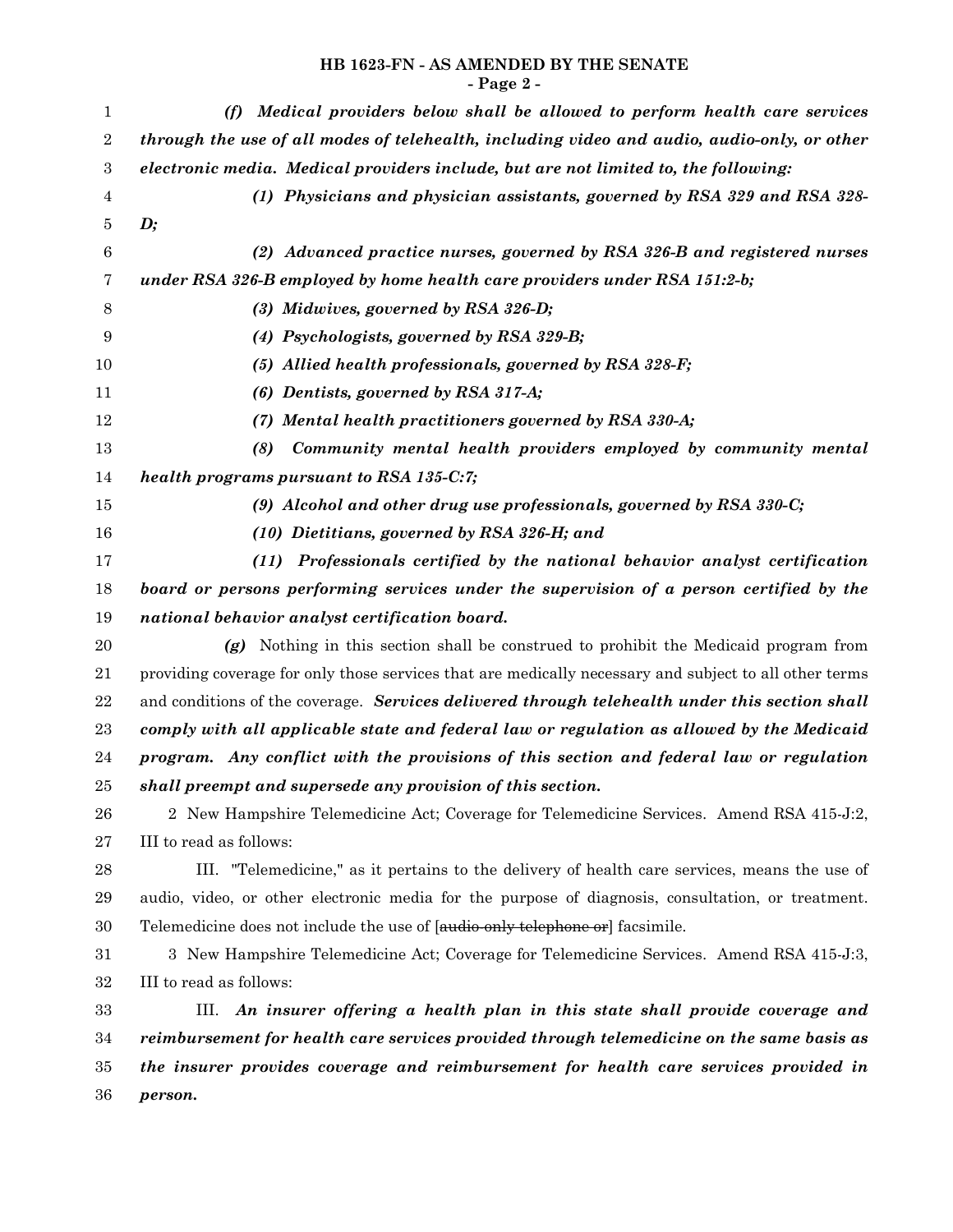# **HB 1623-FN - AS AMENDED BY THE SENATE**

**- Page 3 -**

*IV. An insurer shall provide reasonable compensation to an originating site operated by a health care provider or a licensed health care facility if the health care provider or licensed health care facility is authorized to bill the insurer directly for health care services. In the event of a dispute between a provider and an insurance carrier relative to the reasonable compensation under this section, the insurance commissioner shall have exclusive jurisdiction under RSA 420-J:8-e to determine if the compensation is commercially reasonable. The provider and the insurance carrier shall each make best efforts to resolve any dispute prior to applying to the insurance commissioner for resolution, which shall include presenting to the other party evidence supporting its contention that the compensation level it is proposing is commercially reasonable.* 1 2 3 4 5 6 7 8 9 10

*V. The combined amount of reimbursement that a health benefit plan allows for the compensation to the distant site and the originating site shall be the same as the total amount allowed for health care services provided in person.* 11 12 13

*VI. Nothing in this section shall be construed to prohibit an insurer from paying reasonable compensation to a provider at a distant site in addition to a fee paid to the health care provider.* 14 15 16

- *VII. If an insurer excludes a health care service from its in-person reimbursable service, then comparable services shall not be reimbursable as a telemedicine service.* 17 18
- *VIII. An insurer shall not impose on coverage for health care services provided through telemedicine any additional benefit plan limitations to include annual or lifetime dollar maximums on coverage, deductibles, copayments, coinsurance, benefit limitation or maximum benefits that are not equally imposed upon similar services provided in-person.* 19 20 21 22

*IX. Nothing in this section shall be construed to allow an insurer to reimburse more for a health care service provided through telemedicine than would have been reimbursed if the health care service was provided in person.* 23 24 25

*X. There shall be no restriction on eligible originating or distant sites for telehealth services. An originating site means the location of the member at the time the service is being furnished via a telecommunication system. A distant site means the location of the provider at the time the service is being furnished via a telecommunication system.* 26 27 28 29

*XI. An insurer shall provide reimbursement for all modes of telehealth, including video and audio, audio-only, or other electronic media provided by medical providers to treat all members for all medically necessary services.* 30 31 32

*XII. The following medical providers shall be allowed to perform health care services through the use of all modes of telehealth, including video and audio, audio-only, or other electronic media. Medical providers include, but are not limited to:* 33 34 35

36

*(a) Physicians and physician assistants, under RSA 329 and RSA 328-D;*

37

*(b) Advanced practice nurses, under RSA 326-B and registered nurses under*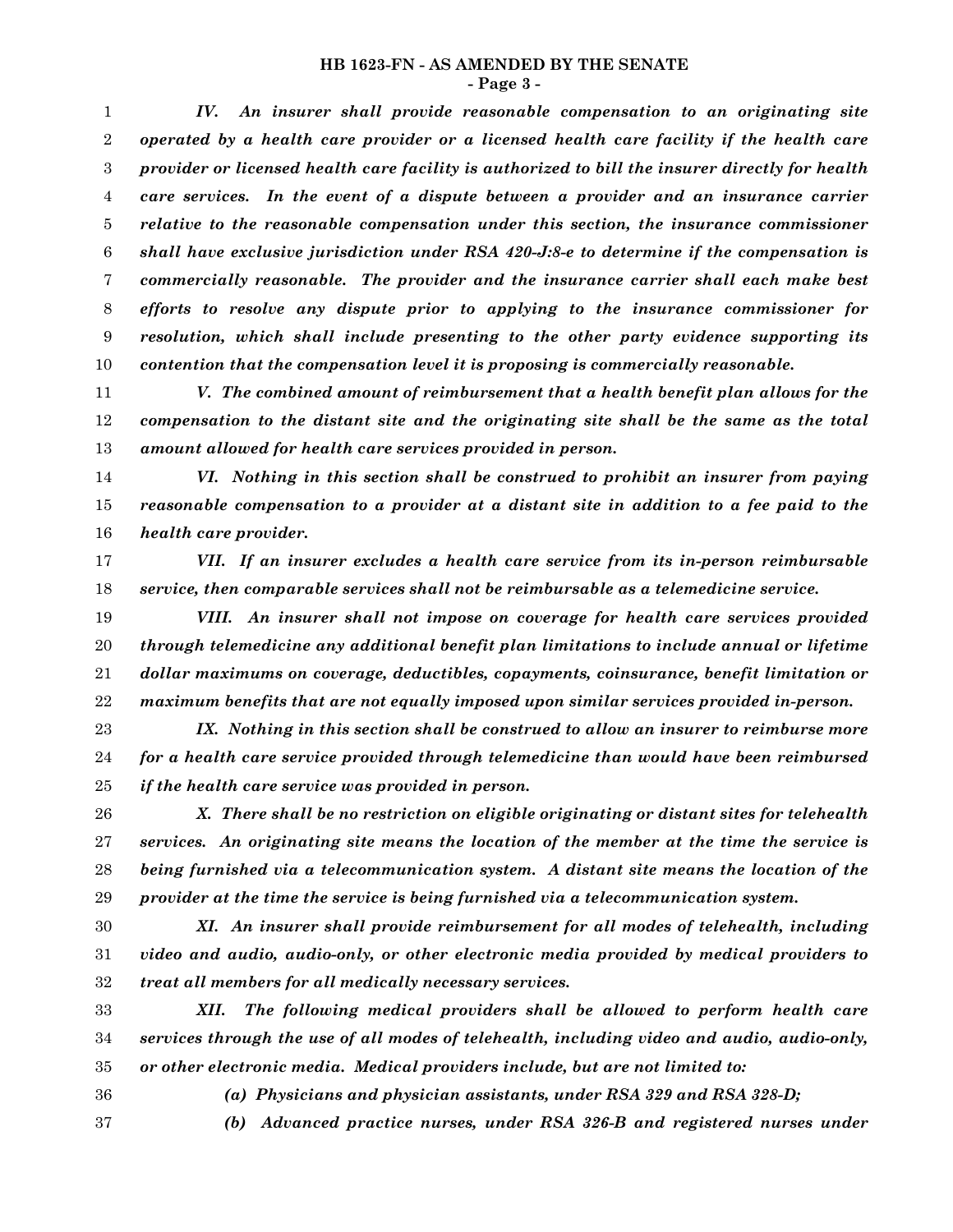# **HB 1623-FN - AS AMENDED BY THE SENATE - Page 4 -**

| 1                |                                                                                                       |  |  |  |  |  |  |
|------------------|-------------------------------------------------------------------------------------------------------|--|--|--|--|--|--|
| $\boldsymbol{2}$ | RSA 326-B employed by home health care providers under RSA 151:2-b;                                   |  |  |  |  |  |  |
| $\boldsymbol{3}$ | (c) Midwives, under RSA 326-D;<br>(d) Psychologists, under RSA 329-B;                                 |  |  |  |  |  |  |
| 4                | (e) Allied health professionals, under RSA 328-F;                                                     |  |  |  |  |  |  |
| 5                | (f) Dentists, under RSA 317-A;                                                                        |  |  |  |  |  |  |
| 6                | $(g)$ Mental health practitioners governed by RSA 330-A;                                              |  |  |  |  |  |  |
| 7                | (h) Community mental health providers employed by community mental health                             |  |  |  |  |  |  |
| 8                | programs pursuant to RSA 135-C:7;                                                                     |  |  |  |  |  |  |
| 9                | (i) Alcohol and other drug use professionals, governed by RSA $330-C$ ;                               |  |  |  |  |  |  |
| 10               | (j) Dietitians, governed by RSA 326-H; and                                                            |  |  |  |  |  |  |
| 11               | (k) Professionals certified by the national behavior analyst certification board                      |  |  |  |  |  |  |
| 12               | or persons performing services under the supervision of a person certified by the national            |  |  |  |  |  |  |
| 13               | behavior analyst certification board as required by RSA 417-E:2.                                      |  |  |  |  |  |  |
| 14               | Nothing in this section shall be construed to prohibit an insurer from providing<br>XIII.             |  |  |  |  |  |  |
| 15               | coverage for only those services that are medically necessary and subject to the terms and conditions |  |  |  |  |  |  |
| 16               | of the covered person's policy.                                                                       |  |  |  |  |  |  |
| 17               | 4 New Subdivision; Commission to Study Telehealth Services. Amend RSA 329 by inserting                |  |  |  |  |  |  |
| 18               | after section 329:1-e the following new subdivision:                                                  |  |  |  |  |  |  |
| 19               | Commission to Study Telehealth Services                                                               |  |  |  |  |  |  |
| 20               | 329:1-f Commission to Study Telehealth Services                                                       |  |  |  |  |  |  |
| 21               | I. There is established a commission to study telehealth services.                                    |  |  |  |  |  |  |
| 22               | (a) The members of the commission shall be as follows:                                                |  |  |  |  |  |  |
| 23               | (1) One member of the senate, appointed by the president of the senate.                               |  |  |  |  |  |  |
| $\bf{24}$        | (2)<br>Two members of the house of representatives, appointed by the speaker of the                   |  |  |  |  |  |  |
| 25               | house of representatives.                                                                             |  |  |  |  |  |  |
| 26               | (3) The Medicaid director, or designee.                                                               |  |  |  |  |  |  |
| $\sqrt{27}$      | (4) The commissioner of the department of insurance, or designee.                                     |  |  |  |  |  |  |
| 28               | (5) A member of the New Hampshire Americas Health Insurance Plans, or designee.                       |  |  |  |  |  |  |
| 29               | A member of the New Hampshire Hospital Association, appointed by the<br>(6)                           |  |  |  |  |  |  |
| 30               | association.                                                                                          |  |  |  |  |  |  |
| 31               | A member of the Community Behavioral Health Association, appointed by the<br>(7)                      |  |  |  |  |  |  |
| 32               | association.                                                                                          |  |  |  |  |  |  |
| 33               | (8) A member of the New Hampshire Medical Society, appointed by the society.                          |  |  |  |  |  |  |
| 34               | (9) A member of Bi-State Primary Care Association, appointed by the association.                      |  |  |  |  |  |  |
| 35               | (10) A member from a nonprofit social services organization representing the patient                  |  |  |  |  |  |  |
| 36               | perspective, appointed by the president of the senate.                                                |  |  |  |  |  |  |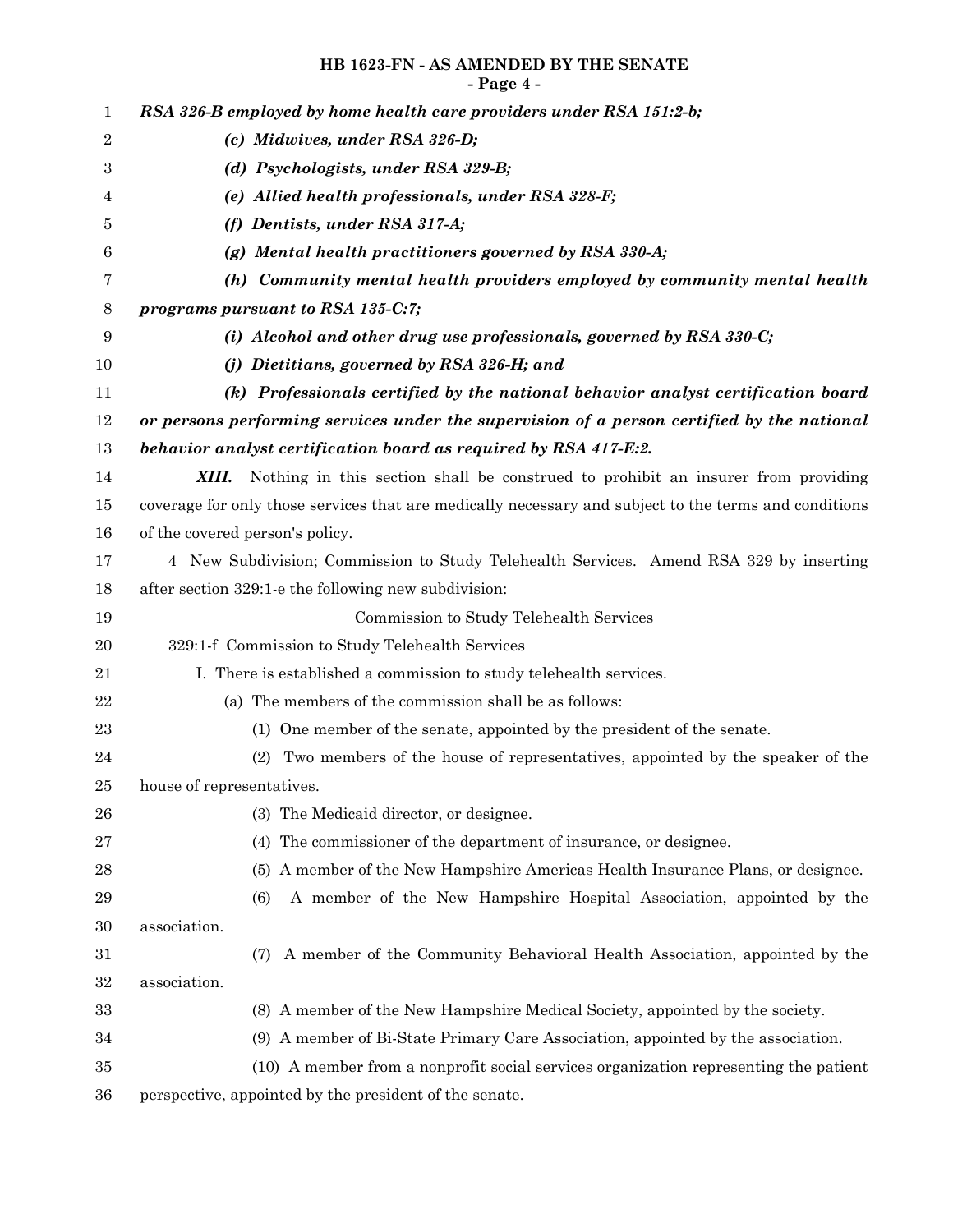#### **HB 1623-FN - AS AMENDED BY THE SENATE - Page 5 -**

(11) A member of the NH Nurse Practitioner Association, appointed by the association. (12) A member of the Granite State Home Health & Hospice Association, appointed by the association. (13) A representative of the Medicaid Managed Care Organization (MCO) as nominated by the MCOs operating in the state of New Hampshire. (b) Legislative members of the commission shall receive mileage at the legislative rate when attending to the duties of the commission. II.(a) The commission shall: (1) Review available data compiled by the department of insurance requested by the commission. This data may include, but not limited to, utilization and cost of services through telehealth in New Hampshire. (2) Review available data compiled by health care providers requested by the commission. This data may include, but not limited to, utilization, patient experience, delivery costs, and savings achieved through telehealth in New Hampshire. (3) Review other information and material as determined by the commission. (b) The commission may solicit input from any person or entity the commission deems relevant to its study, including data collected by an independent research contractor. This data may include review of telehealth parity in all commercial payers, NH Medicaid fee for service, and managed care plans; patient and provider access to telehealth; provider use of telehealth services; patient utilization, including chronic disease management and prevention services; quality of care delivered by telehealth; and the impact of telehealth on the cost of healthcare delivery. III. The members of the commission shall elect a chairperson from among the members. The first meeting of the commission shall be called by the senate member. The first meeting of the commission shall be held within 45 days of the effective date of this section. Six members of the commission shall constitute a quorum. IV. The commission shall make an interim report by December 1, 2022 and a final report with its findings and any recommendations for proposed legislation on or before December 1, 2024 to the president of the senate, the speaker of the house of representatives, the senate clerk, the house clerk, the governor, and the state library. 5 Statement of Intent for Access to Medication Assisted Treatment (MAT) in Specific Settings. I. The general court hereby recognizes that: (a) Recent medical research indicates that substance use treatment can be safely done utilizing telemedicine (Rubin R., Using Telemedicine to Treat Opioid Use Disorder in Rural Areas. JAMA. Published online August 28, 2019); and 1 2 3 4 5 6 7 8 9 10 11 12 13 14 15 16 17 18 19 20 21 22 23 24 25 26 27 28 29 30 31 32 33 34 35

(b) Recent court decisions (Smith v. Aroostook County, No. 19-1340 (1st Cir. 2019)) require the increased availability of substance use treatment in correctional facilities; and 36 37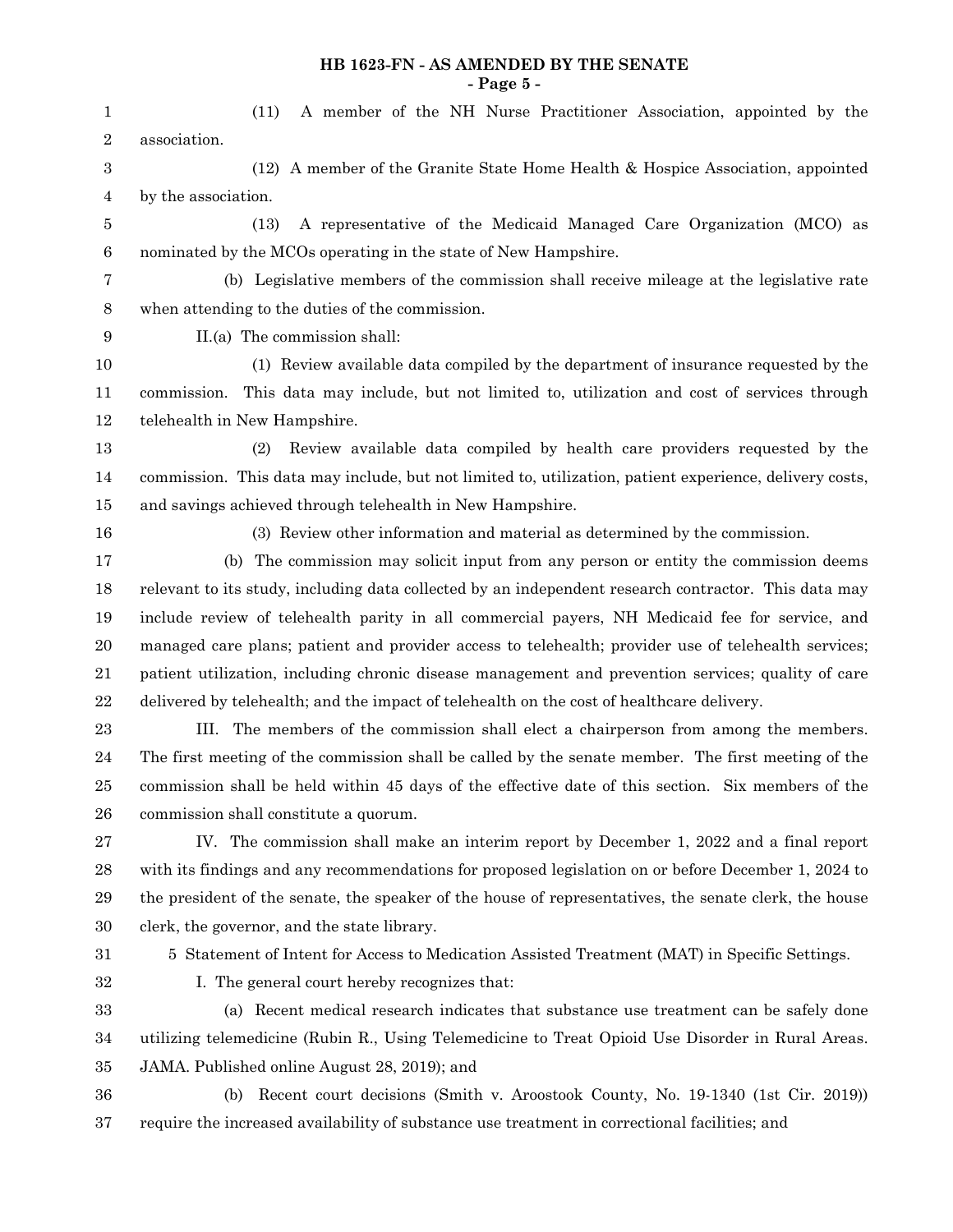## **HB 1623-FN - AS AMENDED BY THE SENATE - Page 6 -**

(c) Recent changes in federal law allow the registration of certain individuals to prescribe opioid drugs to be used in substance use disorder without first conducting an in person examination (21 U.S.C. section 831(h)), which registration regulations are pending. 1 2 3

4 5

II. Therefore, the general court hereby enacts the following legislation.

- 6 Medicaid Coverage of Telehealth Services. Amend RSA 167:4-d, II(c)-(e) to read as follows:
- 6

(c) *"Doorways" means the statewide points of entry for the delivery of substance use services.*

7

*(d)* "Originating site" means the location of the patient, whether or not accompanied by a health care provider, at the time services are provided by a health care provider through telemedicine, including, but not limited to, a health care provider's office, a hospital, or a health care facility, or the patient's home or another nonmedical environment such as a school-based health center, a university-based health center, or the patient's workplace. 8 9 10 11 12

[(d)] *(e)* "Remote patient monitoring" means the use of electronic technology to remotely monitor a patient's health status through the collection and interpretation of clinical data while the patient remains at an originating site. Remote patient monitoring may or may not take place in real time. Remote patient monitoring shall include assessment, observation, education and virtual visits provided by all covered providers including licensed home health care providers. 13 14 15 16 17

 $[\Theta]$ *(f)* "Store and forward," as it pertains to telemedicine and as an exception to 42 C.F.R. section 410.78, means the use of asynchronous electronic communications between a patient at an originating site and a health care service provider at a distant site for the purpose of diagnostic and therapeutic assistance in the care of patients. This includes the forwarding and/or transfer of stored medical data from the originating site to the distant site through the use of any electronic device that records data in its own storage and forwards its data to the distant site via telecommunication for the purpose of diagnostic and therapeutic assistance. 18 19 20 21 22 23 24

25

7 Medicaid Coverage of Telehealth Services. Amend RSA 167:4-d, III(a)(2) to read as follows:

(2) By which telemedicine services for primary care, remote patient monitoring, and substance use disorder services shall only be covered in the event that the patient has already established care at an originating site via face-to-face in-person service[;]*. A provider shall not be required to establish care via face-to-face in-person service when:* 26 27 28 29

30

31 32

*(a) The provider is a Department of Veteran Affairs (VA) practitioner or VAcontracted practitioner not required to obtain a special registration pursuant to 21 U.S.C. section 831(h);*

*(b) The patient is being treated by, and is physically located in a correctional facility administered by the state of New Hampshire or a New Hampshire county;* 33 34

*(c) The patient is being treated by, and is physically located in a doorway as defined in RSA 167:4-d, II(c);* 35 36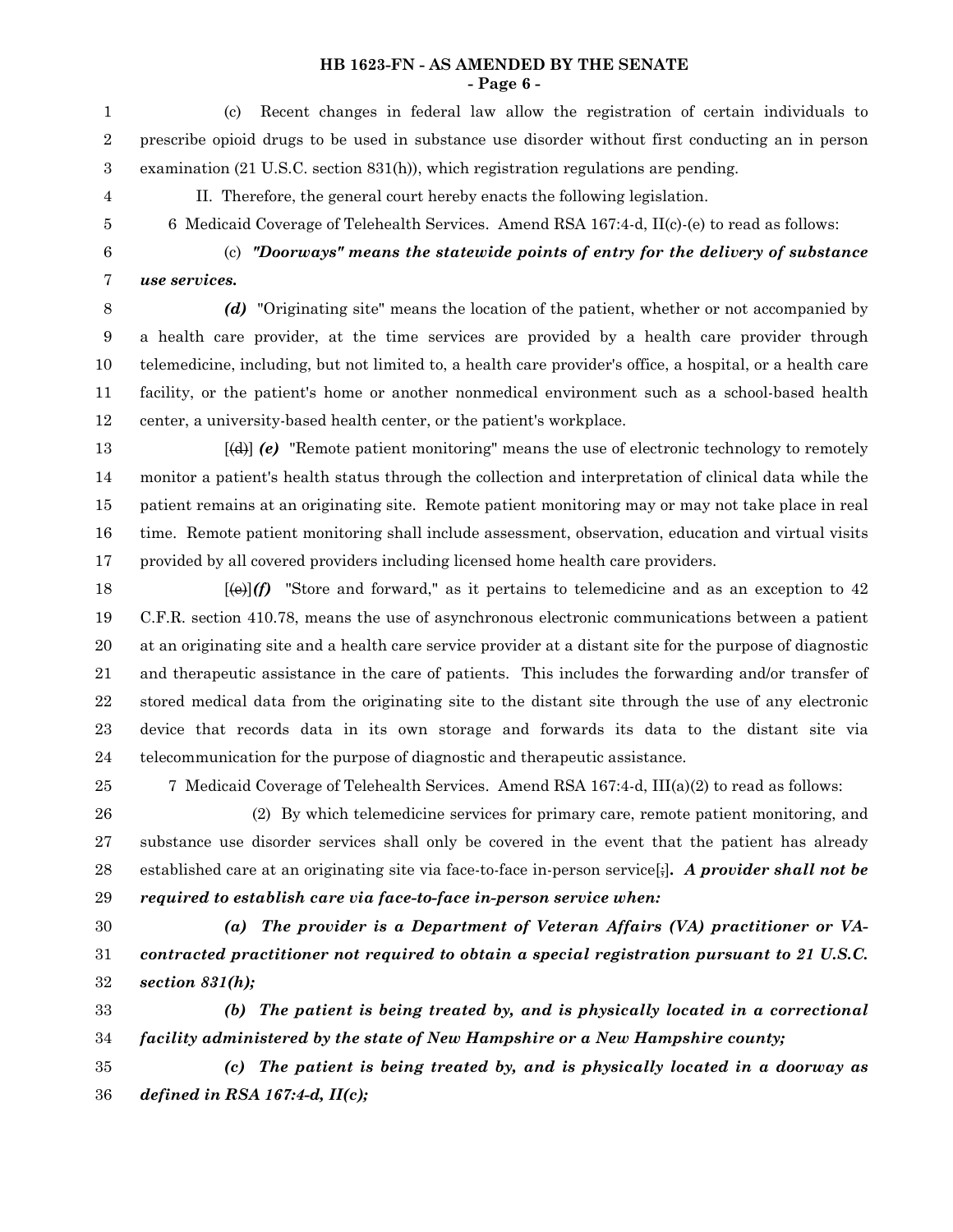# **HB 1623-FN - AS AMENDED BY THE SENATE - Page 7 -**

| 1                | The patient is being treated by and is physically located in a state<br>(d)                             |  |  |  |  |  |
|------------------|---------------------------------------------------------------------------------------------------------|--|--|--|--|--|
| $\boldsymbol{2}$ | designated community mental health center pursuant to RSA 135; or                                       |  |  |  |  |  |
| 3                | (e) The patient is being treated by, and physically located in, a hospital or clinic                    |  |  |  |  |  |
| 4                | registered in a manner fully consistent with 21 U.S.C. section 823(f); and                              |  |  |  |  |  |
| 5                | 8 New Paragraph; Medicaid Coverage of Telehealth Services. Amend RSA 167:4-d by inserting               |  |  |  |  |  |
| 6                | after paragraph IV the following new paragraph:                                                         |  |  |  |  |  |
| 7                | IV-a. With written consent of the patient receiving medication assisted treatment through               |  |  |  |  |  |
| 8                | telehealth services provided under this section, the health care provider shall provide notification of |  |  |  |  |  |
| 9                | the patient's medication assisted treatment to the doorway, as defined in RSA 167:4-d, II(c), within    |  |  |  |  |  |
| 10               | the region where the patient resides.                                                                   |  |  |  |  |  |
| 11               | 9 Controlled Drug Act; Prohibited Acts. Amend RSA 318-B:2, XVI to read as follows:                      |  |  |  |  |  |
| 12               | $XVI(a)(1)$ The prescribing of a non-opioid controlled drug classified in schedule II through           |  |  |  |  |  |
| 13               | IV by means of telemedicine shall be limited to prescribers as defined in RSA 329:1-d, I and RSA        |  |  |  |  |  |
| 14               | $326-B:2$ , XII(a), who are treating a patient with whom the prescriber has an in-person practitioner-  |  |  |  |  |  |
| 15               | patient relationship, for purposes of monitoring or follow-up care, or who are treating patients at a   |  |  |  |  |  |
| 16               | state designated community mental health center pursuant to RSA 135-C or at a Substance Abuse           |  |  |  |  |  |
| 17               | and Mental Health Services Administration (SAMHSA) certified state opioid treatment program,            |  |  |  |  |  |
| 18               | and shall require an initial in-person exam by a practitioner licensed to prescribe the drug. $A$       |  |  |  |  |  |
| 19               | provider shall not be required to establish care via face-to-face in-person service when:               |  |  |  |  |  |
| 20               | (A) The provider is a Department of Veteran Affairs (VA) practitioner or                                |  |  |  |  |  |
| 21               | VA-contracted practitioner not required to obtain a special registration pursuant to 21                 |  |  |  |  |  |
| 22               | U.S.C. section $831(h)$ ;                                                                               |  |  |  |  |  |
| 23               | The patient is being treated by, and is physically located in a<br>(B)                                  |  |  |  |  |  |
| 24               | correctional facility administered by the state of New Hampshire or a New Hampshire                     |  |  |  |  |  |
| 25               | county;                                                                                                 |  |  |  |  |  |
| 26               | The patient is being treated by, and is physically located in a<br>(C)                                  |  |  |  |  |  |
| 27               | doorway as defined in RSA 167:4-d, $II(c)$ ;                                                            |  |  |  |  |  |
| 28               | (D) The patient is being treated by and is physically located in a state                                |  |  |  |  |  |
| 29               | designated community mental health center pursuant to RSA 135; or                                       |  |  |  |  |  |
| 30               | (E) The patient is being treated by, and physically located in, a hospital                              |  |  |  |  |  |
| 31               | or clinic registered in a manner fully consistent with 21 U.S.C. section 823(f).                        |  |  |  |  |  |
| 32               | (2) Subsequent in-person exams shall be by a practitioner licensed to prescribe the                     |  |  |  |  |  |
| 33               | drug at intervals appropriate for the patient, medical condition, and drug, but not less than           |  |  |  |  |  |
| 34               | annually.                                                                                               |  |  |  |  |  |
| 35               | $(b)(1)$ The prescribing of an opioid controlled drug classified in schedule II through IV by           |  |  |  |  |  |
| 36               | means of telemedicine shall be limited to prescribers as defined in RSA 329:1-d, I and RSA 326-B:2,     |  |  |  |  |  |
| 37               | XII(a)[, who are treating patients at a SAMHSA-certified state opioid treatment program. Such           |  |  |  |  |  |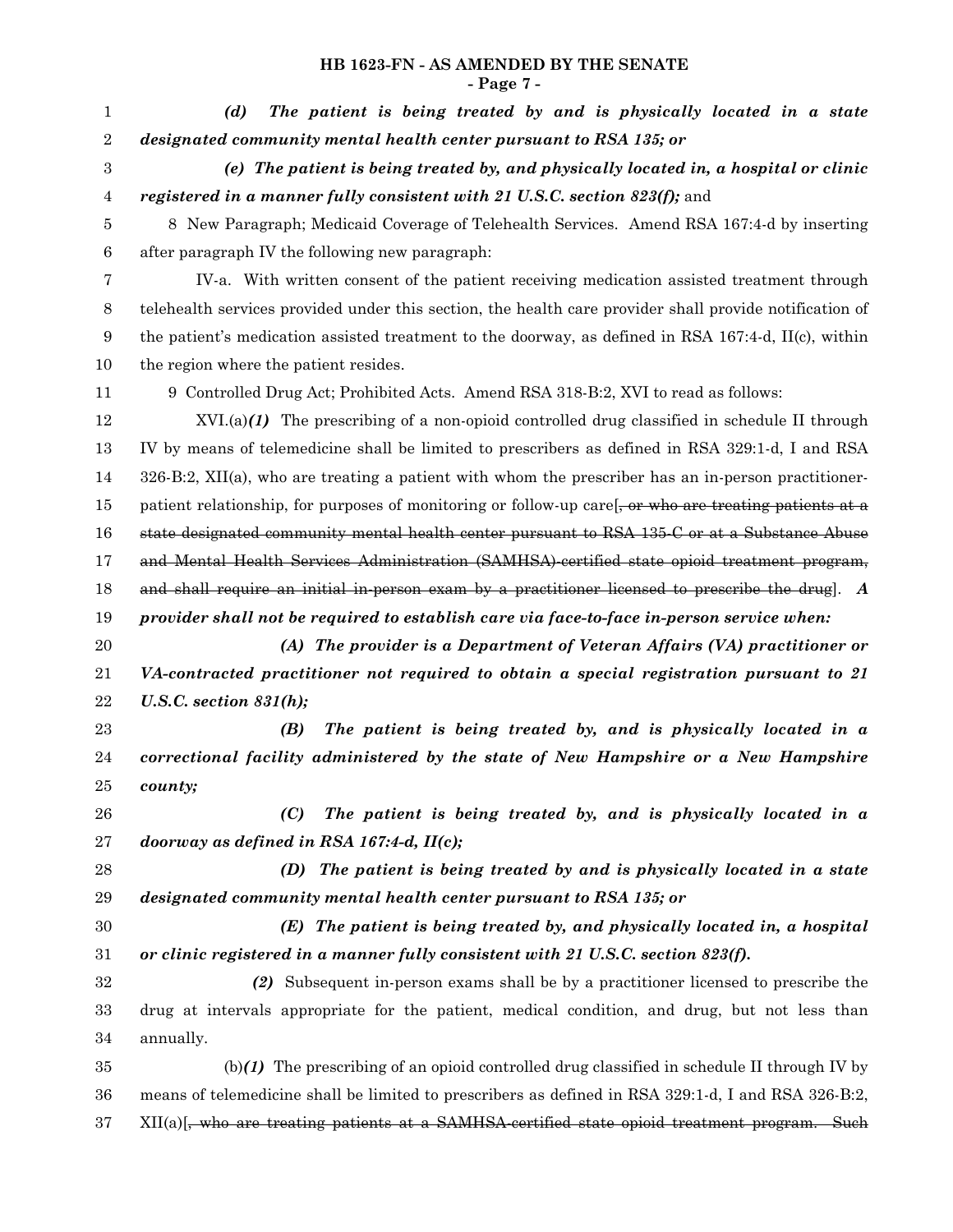#### **HB 1623-FN - AS AMENDED BY THE SENATE - Page 8 -**

prescription authority shall require an initial in-person exam by a practitioner licensed to prescribe the drug and]*. A provider shall not be required to establish care via face-to-face in-person service when: (A) The provider is a Department of Veteran Affairs (VA) practitioner or VA-contracted practitioner not required to obtain a special registration pursuant to 21 U.S.C. section 831(h); (B) The patient is being treated by, and is physically located in a correctional facility administered by the state of New Hampshire or a New Hampshire county; (C) The patient is being treated by, and is physically located in a Doorway as defined in RSA 167:4-d, II(c); (D) The patient is being treated by and is physically located in a state designated community mental health center pursuant to RSA 135; or (E) The patient is being treated by, and physically located in, a hospital or clinic registered in a manner fully consistent with 21 U.S.C. section 823(f). (2)* Subsequent in-person exams shall be by a practitioner licensed to prescribe the drug at intervals appropriate for the patient, medical condition, and opioid, but not less than annually. *(c) The prescription authority under this paragraph shall be limited to a practitioner licensed to prescribe the drug and in compliance with all federal laws, including the United States Drug Enforcement Agency registration or waiver when required. An initial face-to-face in person exam shall be required with the exception of the locations enumerated in this paragraph.* 10 New Paragraph; Nurse Practice Act; Rulemaking Added. Amend RSA 326-B:9 by inserting after paragraph XII the following new paragraph: XIII. A process for registering practitioners who have been granted a special registration to prescribe controlled substances via telemedicine pursuant to 21 U.S.C. section 831(h). 11 Physicians and Surgeons; Telemedicine. Amend RSA 329:1-d, III and IV to read as follows: III. It shall be unlawful for any person to prescribe by means of telemedicine a controlled drug classified in schedule II through IV*, except substance use disorder (SUD) treatment as permitted in locations enumerated in paragraph IV. Methadone hydrochloride, as defined in RSA 318-B:10, VII(d)(2) shall not be included in the exemption*. IV.(a)*(1)* The prescribing of a non-opioid controlled drug classified in schedule II through IV by means of telemedicine shall be limited to prescribers as defined in RSA 329:1-d, I and RSA 326- B:2, XII(a), who are treating a patient with whom the prescriber has an in-person practitionerpatient relationship, for purposes of monitoring or follow-up care,  $\frac{1}{2}$  or who are treating patients at a state designated community mental health center pursuant to RSA 135-C or at a Substance Abuse 1 2 3 4 5 6 7 8 9 10 11 12 13 14 15 16 17 18 19 20 21 22 23 24 25 26 27 28 29 30 31 32 33 34 35 36 37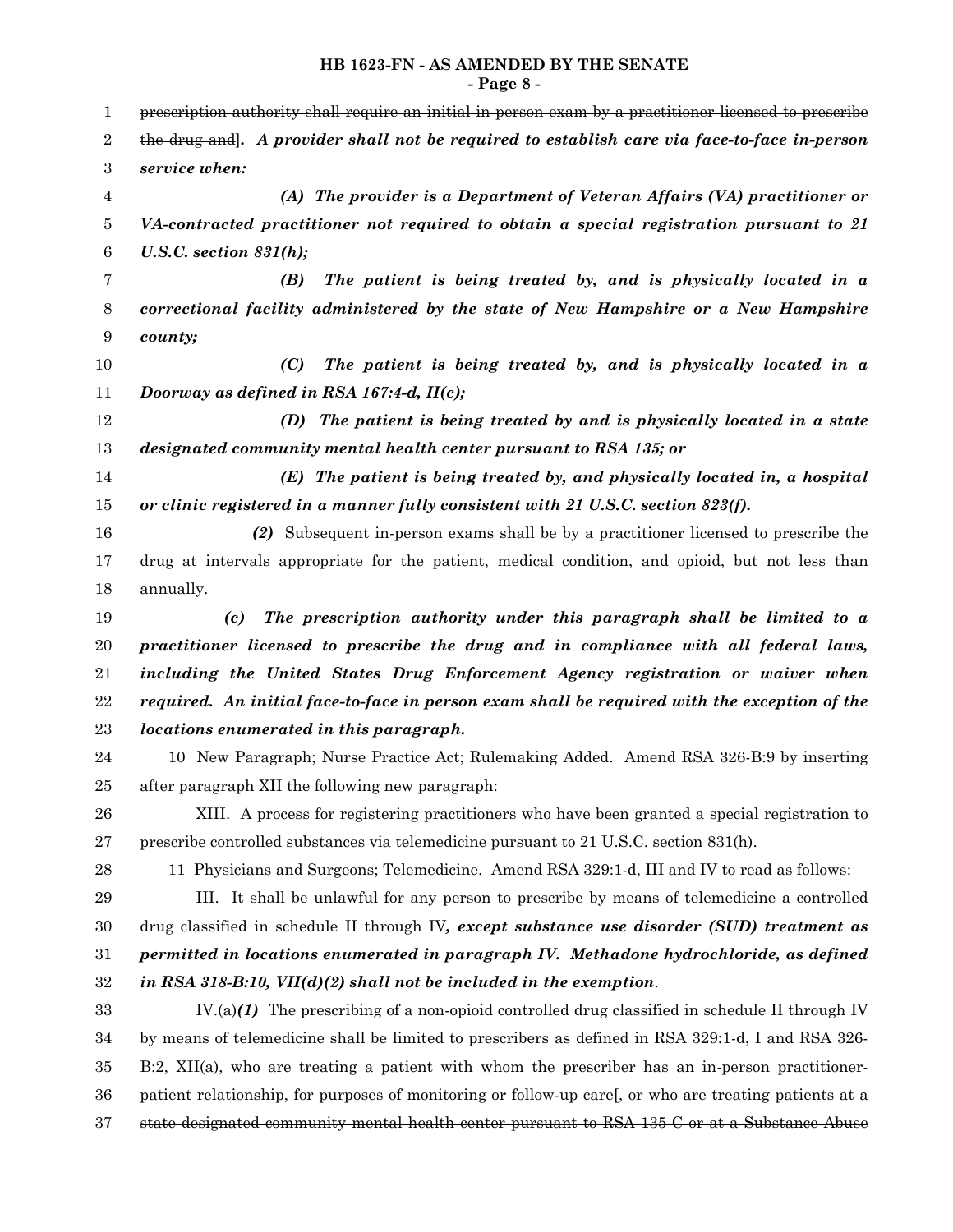# **HB 1623-FN - AS AMENDED BY THE SENATE - Page 9 -**

| $\mathbf{1}$     | and Mental Health Services Administration (SAMHSA) certified state opioid treatment program,           |  |  |  |  |  |
|------------------|--------------------------------------------------------------------------------------------------------|--|--|--|--|--|
| $\overline{2}$   | and shall require an initial in-person exam by a practitioner licensed to prescribe the drug. $A$      |  |  |  |  |  |
| $\,3$            | provider shall not be required to establish care via face-to-face in-person service when:              |  |  |  |  |  |
| 4                | (A) The provider is a Department of Veteran Affairs (VA) practitioner or                               |  |  |  |  |  |
| 5                | VA-contracted practitioner not required to obtain a special registration pursuant to 21                |  |  |  |  |  |
| $\boldsymbol{6}$ | U.S.C. section $831(h)$ ;                                                                              |  |  |  |  |  |
| 7                | The patient is being treated by, and is physically located in a<br>(B)                                 |  |  |  |  |  |
| 8                | correctional facility administered by the state of New Hampshire or a New Hampshire                    |  |  |  |  |  |
| 9                | county;                                                                                                |  |  |  |  |  |
| 10               | The patient is being treated by, and is physically located in a<br>(C)                                 |  |  |  |  |  |
| 11               | Doorway as defined in RSA 167:4-d, II(c);                                                              |  |  |  |  |  |
| 12               | (D) The patient is being treated by and is physically located in a state                               |  |  |  |  |  |
| 13               | designated community mental health center pursuant to RSA 135; or                                      |  |  |  |  |  |
| 14               | (E) The patient is being treated by, and physically located in, a hospital                             |  |  |  |  |  |
| 15               | or clinic registered in a manner fully consistent with 21 U.S.C. section 823(f).                       |  |  |  |  |  |
| 16               | (2) Subsequent in-person exams shall be by a practitioner licensed to prescribe the                    |  |  |  |  |  |
| 17               | drug at intervals appropriate for the patient, medical condition, and drug, but not less than          |  |  |  |  |  |
| 18               | annually.                                                                                              |  |  |  |  |  |
| 19               | $(b)(1)$ The prescribing of an opioid controlled drug classified in schedule II through IV by          |  |  |  |  |  |
| $20\,$           | means of telemedicine shall be limited to prescribers as defined in RSA 329:1-d, I and RSA 326-B:2,    |  |  |  |  |  |
| 21               | XII(a)[, who are treating patients at a SAMHSA-certified state opioid treatment program. Such          |  |  |  |  |  |
| 22               | prescription authority shall require an initial in person exam by a practitioner licensed to prescribe |  |  |  |  |  |
| 23               | the drug and]. A provider shall not be required to establish care via face-to-face in-person           |  |  |  |  |  |
| 24               | service when:                                                                                          |  |  |  |  |  |
| $25\,$           | (A) The provider is a Department of Veteran Affairs (VA) practitioner or                               |  |  |  |  |  |
| 26               | VA-contracted practitioner not required to obtain a special registration pursuant to 21                |  |  |  |  |  |
| 27               | U.S.C. section $831(h);$                                                                               |  |  |  |  |  |
| 28               | The patient is being treated by, and is physically located in a<br>(B)                                 |  |  |  |  |  |
| 29               | correctional facility administered by the state of New Hampshire or a New Hampshire                    |  |  |  |  |  |
| 30               | county;                                                                                                |  |  |  |  |  |
| 31               | (C)<br>The patient is being treated by, and is physically located in a                                 |  |  |  |  |  |
| $32\,$           | doorway as defined in RSA 167:4-d, $II(c)$ ;                                                           |  |  |  |  |  |
| 33               | The patient is being treated by and is physically located in a state<br>(D)                            |  |  |  |  |  |
| 34               | designated community mental health center pursuant to RSA 135; or                                      |  |  |  |  |  |
| 35               | (E) The patient is being treated by, and physically located in, a hospital                             |  |  |  |  |  |
| 36               | or clinic registered in a manner fully consistent with 21 U.S.C. section 823(f).                       |  |  |  |  |  |
| 37               | (2) Subsequent in-person exams shall be by a practitioner licensed to prescribe the                    |  |  |  |  |  |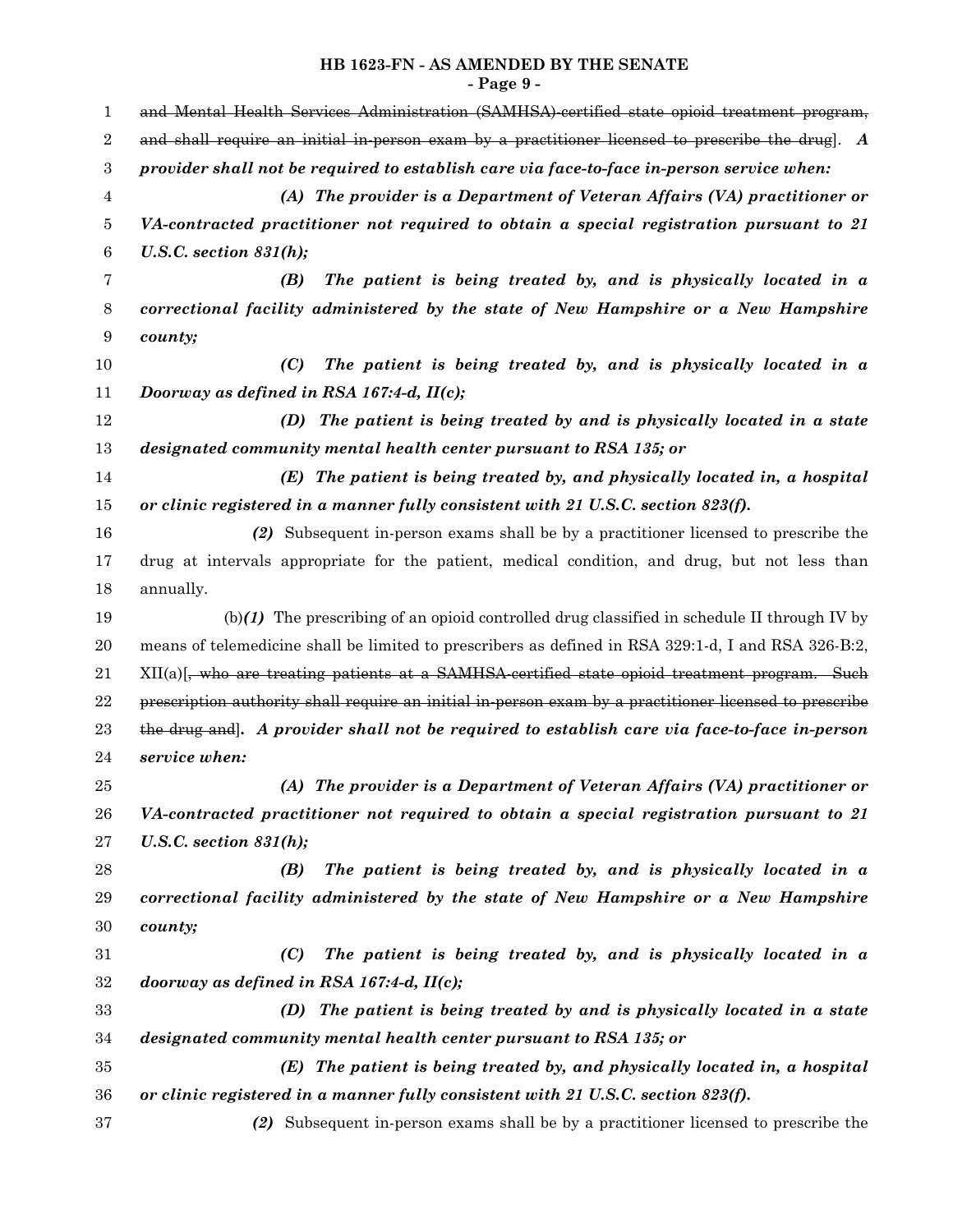#### **HB 1623-FN - AS AMENDED BY THE SENATE - Page 10 -**

drug at intervals appropriate for the patient, medical condition, and opioid, but not less than annually. 1 2

*(c) The prescription authority under this paragraph shall be limited to a practitioner licensed to prescribe the drug and in compliance with all federal laws, including the United States Drug Enforcement Agency registration or waiver when required. An initial face-to-face in person exam shall be required with the exception of the locations enumerated in this paragraph.* 3 4 5 6 7

12 New Section; Telemedicine and Telehealth Services. Amend RSA 310-A by inserting after section 1-e the following new section: 8 9

310-A:1-f Telemedicine and Telehealth Services. 10

I. "Telemedicine" means the use of audio, video, or other electronic media for the purpose of diagnosis, consultation, or treatment. 11 12

II. "Telehealth" means the use of audio, video, or other electronic media for the purpose of diagnosis, consultation, or treatment. 13 14

III. Individuals licensed, certified, or registered pursuant to RSA 137-F; RSA 151-A; RSA 315; RSA 316-A; RSA 317-A; RSA 326-B; RSA 326-D; RSA 326-H; RSA 327; RSA 328-E; RSA 328-F; RSA 328-G; RSA 329-B; RSA 330-A; RSA 330-C; RSA 327-A; RSA 329; RSA 326-B; RSA 318; RSA 328-I; RSA 328-J may provide services through telemedicine or telehealth, provided the services rendered are authorized by scope of practice. Nothing in this provision shall be construed to expand the scope of practice for individuals regulated under this chapter. 15 16 17 18 19 20

IV. Notwithstanding any provision of law to the contrary, an out-of-state healthcare professional providing services by means of telemedicine or telehealth shall be required to be licensed, certified, or registered by the appropriate licensing board within the division of health professions. This paragraph shall not apply to out-of-state physicians who provide consultation services pursuant to RSA 329:21, II. 21 22 23 24 25

V. An individual providing services by means of telemedicine or telehealth directly to a patient shall: 26 27

28 29

(a) Use the same standard of care as used in an in-person encounter;

- (b) Maintain a medical record; and
- 

(c) Subject to the patient's consent, forward the medical record to the patient's primary care or treating provider, if appropriate. 30 31

VI. Under this section, Medicaid coverage for telehealth services shall comply with the provisions of 42 C.F.R. section 410.78 and RSA 167:4-d. 32 33

13 New Paragraph; Physicians and Surgeons; Rulemaking. Amend RSA 329:9 by inserting after paragraph XX the following new paragraph: 34 35

XXI. A process for registering practitioners who have been granted a special registration to prescribe controlled substances via telemedicine pursuant to 21 U.S.C. section 831(h). 36 37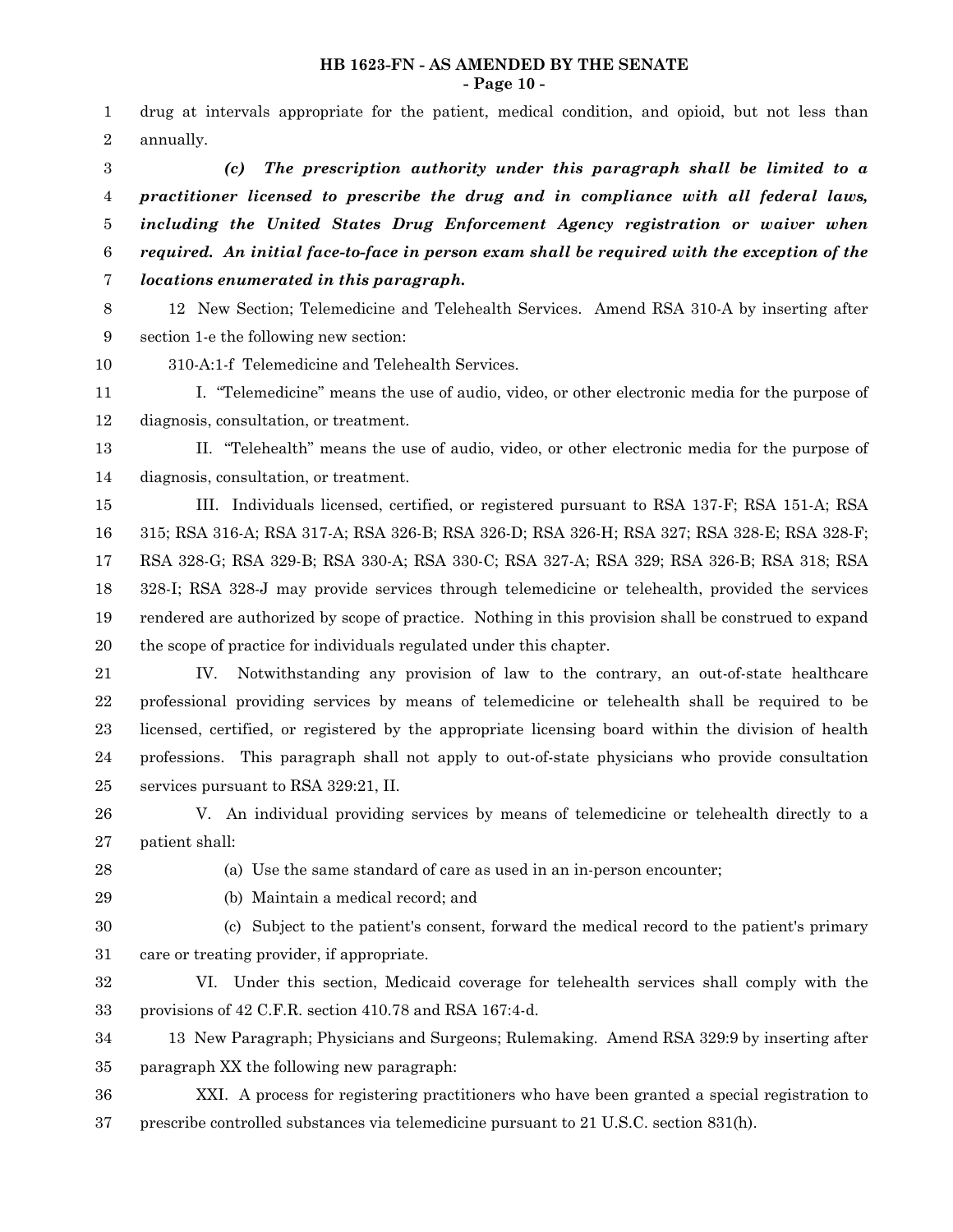# **HB 1623-FN - AS AMENDED BY THE SENATE - Page 11 -**

14 Physicians and Surgeons. Amend RSA 329:1-d, I to read as follows: I. "Telemedicine" means the use of audio, video, or other electronic media for the purpose of diagnosis, consultation, or treatment. ["Telemedicine" shall not include the use of audio-only telephone or facsimile.] 15 Nurse Practice Act. Amend RSA 326-B:2, XII (a) to read as follows: (a) "Telemedicine" means the use of audio, video, or other electronic media for the purpose of diagnosis, consultation, or treatment. ["Telemedicine" shall not include the use of audioonly telephone or facsimile.] 16 New Section; Hearing Care Providers. Amend RSA 137-F by inserting after section 11 the following new section: 137-F:11-a Services Provided by Telemedicine. Persons licensed by the board shall be permitted to provide services through the use of telemedicine. "Telemedicine" means the use of audio, video, or other electronic media for the purpose of diagnosis, consultation, or treatment. 17 New Section; Podiatry. Amend RSA 315 by inserting after section 6 the following new section: 315:6-a Services Provided by Telemedicine. Persons licensed by the board shall be permitted to provide services through the use of telemedicine. "Telemedicine" means the use of audio, video, or other electronic media for the purpose of diagnosis, consultation, or treatment. 18 New Section; Chiropractic Examiners. Amend RSA 316-A by inserting after section 15 the following new section: 316-A:15-a Services Provided by Telemedicine. Persons licensed by the board shall be permitted to provide services through the use of telemedicine. "Telemedicine" means the use of audio, video, or other electronic media for the purpose of diagnosis, consultation, or treatment. 19 New Section; Midwivery. Amend RSA 326-D by inserting after section 12 the following new section: 326-D:12-a Telemedicine. A midwife certified under this chapter shall be permitted to provide services through the use of telemedicine. "Telemedicine" means the use of audio, video, or other electronic media for the purpose of diagnosis, consultation, or treatment. 20 Optometry; Definition of Telemedicine. Amend RSA 327:1, VI-a to read as follows: VI-a. "Telemedicine" means the use of audio, video, or other electronic media for the purpose of diagnosis, consultation, or treatment. ["Telemedicine" shall not include the use of audio-only telephone or facsimile.] 21 New Section; Optometry. Amend RSA 327 by inserting after section 25-b the following new section: 327:25-c Telemedicine. Persons licensed by the board shall be permitted to provide services through the use of telemedicine. 1 2 3 4 5 6 7 8 9 10 11 12 13 14 15 16 17 18 19 20 21 22 23 24 25 26 27 28 29 30 31 32 33 34 35 36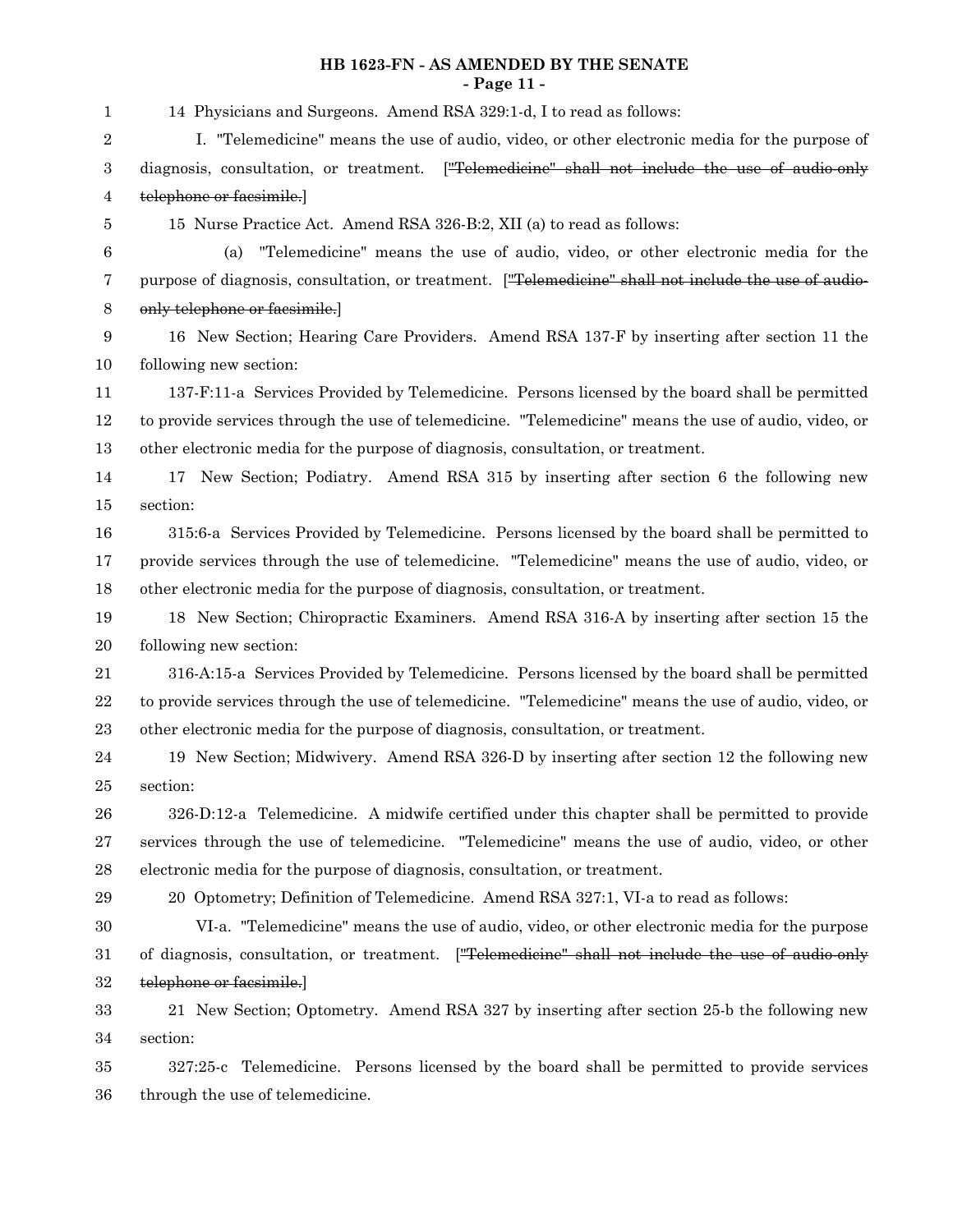# **HB 1623-FN - AS AMENDED BY THE SENATE - Page 12 -**

| 1                | 22 New Paragraph; Naturopathic Medicine; Scope of Practice; Telemedicine. Amend RSA 328-                                                                              |  |  |  |  |  |  |
|------------------|-----------------------------------------------------------------------------------------------------------------------------------------------------------------------|--|--|--|--|--|--|
| $\sqrt{2}$       | E:4 by inserting after paragraph V the following new paragraph:                                                                                                       |  |  |  |  |  |  |
| 3                | VI. Doctors of naturopathic medicine shall be permitted to provide services through the use                                                                           |  |  |  |  |  |  |
| 4                | of telemedicine. "Telemedicine" means the use of audio, video, or other electronic media for the                                                                      |  |  |  |  |  |  |
| 5                | purpose of diagnosis, consultation, or treatment.                                                                                                                     |  |  |  |  |  |  |
| $\boldsymbol{6}$ | New Section; Allied Health Professionals; Telemedicine. Amend RSA 328-F by inserting<br>23                                                                            |  |  |  |  |  |  |
| 7                | after section 11-a the following new section:                                                                                                                         |  |  |  |  |  |  |
| 8                | 328-F:11-b Telemedicine. Persons licensed by governing boards under this chapter shall be                                                                             |  |  |  |  |  |  |
| 9                | permitted to provide services through the use of telemedicine. "Telemedicine" means the use of                                                                        |  |  |  |  |  |  |
| 10               | audio, video, or other electronic media for the purpose of diagnosis, consultation, or treatment.                                                                     |  |  |  |  |  |  |
| 11               | 24 New Paragraph; Acupuncture; Telemedicine. Amend RSA 328-G:10 by inserting after                                                                                    |  |  |  |  |  |  |
| 12               | paragraph IV the following new paragraph:                                                                                                                             |  |  |  |  |  |  |
| 13               | V. Persons licensed by the board to practice acupuncture shall be permitted to provide                                                                                |  |  |  |  |  |  |
| 14               | services through the use of telemedicine. "Telemedicine" means the use of audio, video, or other                                                                      |  |  |  |  |  |  |
| 15               | electronic media for the purpose of diagnosis, consultation, or treatment.                                                                                            |  |  |  |  |  |  |
| 16               | 25 Psychologists; Telemedicine. Amend RSA 329-B:16 to read as follows:                                                                                                |  |  |  |  |  |  |
| 17               | 329-B:16 Electronic Practice of Psychology, Tele-Health, Telemedicine.                                                                                                |  |  |  |  |  |  |
|                  |                                                                                                                                                                       |  |  |  |  |  |  |
| 18               | I. Persons licensed by the board shall be permitted to provide services through the                                                                                   |  |  |  |  |  |  |
| 19               | use of telemedicine. "Telemedicine" means the use of audio, video, or other electronic                                                                                |  |  |  |  |  |  |
| 20               | media for the purpose of diagnosis, consultation, or treatment.                                                                                                       |  |  |  |  |  |  |
| 21               | <b>II.</b> Persons licensed by the board who practice electronically shall be subject to standards of                                                                 |  |  |  |  |  |  |
| 22               | care for the practice of telemedicine and tele-health for psychology established by the board pursuant                                                                |  |  |  |  |  |  |
| 23               | to rules adopted under RSA 541-A.                                                                                                                                     |  |  |  |  |  |  |
| 24               | 26 New Section; Mental Health Practice; Telemedicine. Amend RSA 330-A by inserting after                                                                              |  |  |  |  |  |  |
| 25               | section 15-a the following new section:                                                                                                                               |  |  |  |  |  |  |
| 26               | 330-A:15-b Telemedicine. Persons licensed by the board shall be permitted to provide services                                                                         |  |  |  |  |  |  |
| $\sqrt{27}$      | through the use of telemedicine. "Telemedicine" means the use of audio, video, or other electronic                                                                    |  |  |  |  |  |  |
| 28               | media for the purpose of diagnosis, consultation, or treatment.                                                                                                       |  |  |  |  |  |  |
| 29               | 27 New Section; Alcohol and Other Drug Use Professionals; Telemedicine. Amend RSA 330-C                                                                               |  |  |  |  |  |  |
| 30               | by inserting after section 14 the following new section:                                                                                                              |  |  |  |  |  |  |
| 31               | 330-C:14-a Telemedicine. Persons licensed by the board shall be permitted to provide services                                                                         |  |  |  |  |  |  |
| 32               | through the use of telemedicine. "Telemedicine" means the use of audio, video, or other electronic<br>media for the purpose of diagnosis, consultation, or treatment. |  |  |  |  |  |  |

28 New Section; Opthalmic Dispensers; Telemedicine. Amend RSA 327-A by inserting after section 12 the following new section: 34 35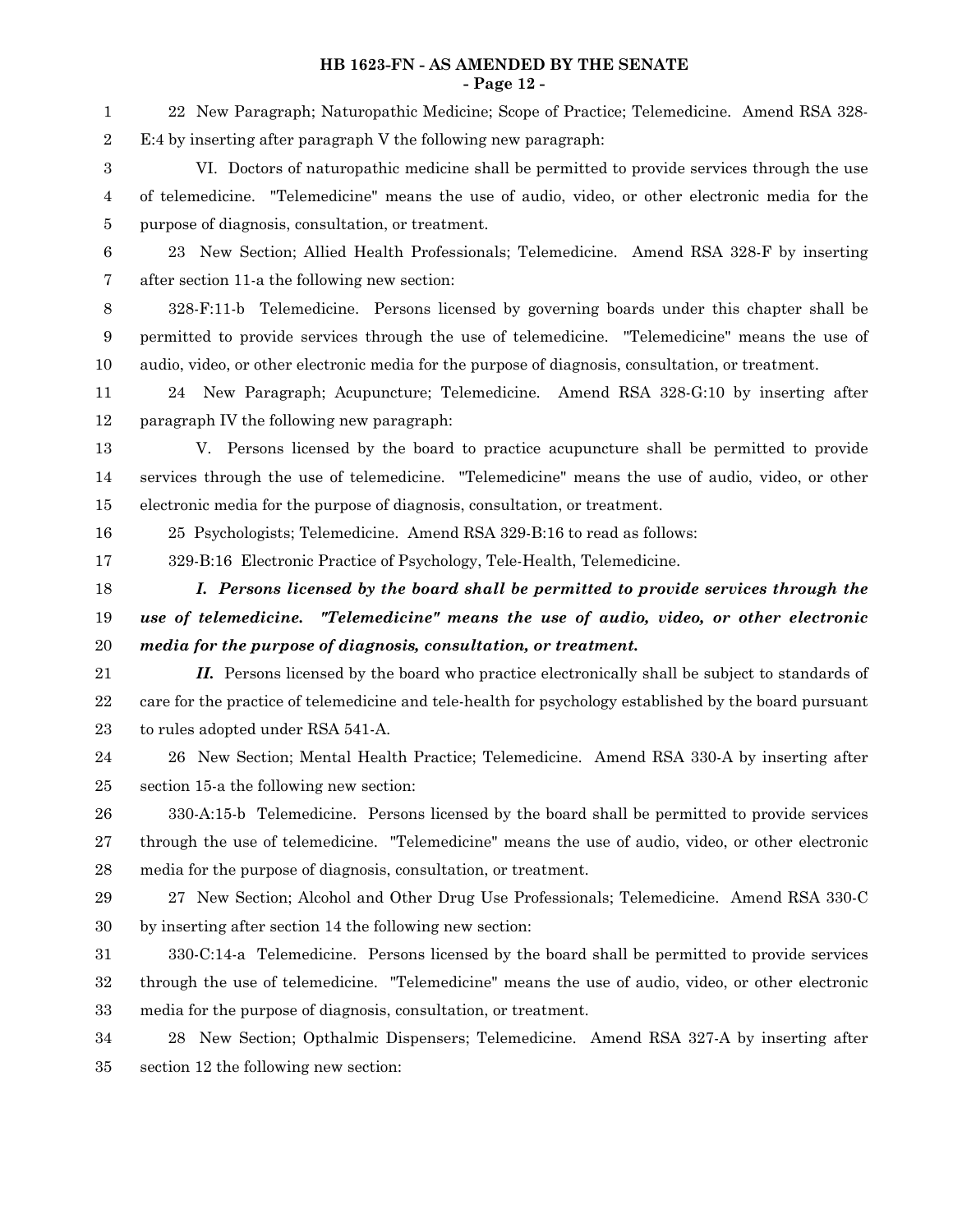### **HB 1623-FN - AS AMENDED BY THE SENATE - Page 13 -**

327-A:12-a Telemedicine. Registered opthalmic dispensers shall be permitted to provide services through the use of telemedicine. "Telemedicine" means the use of audio, video, or other electronic media for the purpose of diagnosis, consultation, or treatment. 29 New Section; Licensed Pharmacists; Telemedicine. Amend RSA 318 by inserting after section 16-d the following new section: 318:16-e Telemedicine. Persons licensed by the board shall be permitted to provide services through the use of telemedicine. "Telemedicine" means the use of audio, video, or other electronic media for the purpose of diagnosis, consultation, or treatment. 30 New Section; Board of Registration of Medical Technicians; Telemedicine. Amend RSA 328-I by inserting after section 15 the following new section: 328-I:16 Telemedicine. Medical technicians registered by the board shall be permitted to provide services through the use of telemedicine. "Telemedicine" means the use of audio, video, or other electronic media for the purpose of diagnosis, consultation, or treatment. 31 New Section; Medical Imaging and Radiation Therapy; Telemedicine. Amend RSA 328-J by inserting after section 12 the following new section: 328-J:12-a Telemedicine. Persons licensed by the board shall be permitted to provide services through the use of telemedicine. "Telemedicine" means the use of audio, video, or other electronic media for the purpose of diagnosis, consultation, or treatment. 32 New Section; Dentists and Dentistry; Telemedicine. Amend RSA 317-A by inserting after section 7-a the following new section: 317-A:7-b Telemedicine. Persons licensed by the board shall be permitted to provide services through the use of telemedicine. "Telemedicine" means the use of audio, video, or other electronic media for the purpose of diagnosis, consultation, or treatment. 33 New Subparagraph; Medicaid to Schools for Medical Services Program; Telehealth Services Added. Amend RSA 167:3-k, III by inserting after subparagraph (b) the following new subparagraph: (c) Include services delivered through telehealth, as defined in RSA 167:4-d. 34 New Subparagraph; Medicaid to Schools Program Established; Telehealth Services Added. Amend RSA 186-C:25, II by inserting after subparagraph (d) the following new subparagraph: (e) Services delivered through telehealth, as defined in RSA 167:4-d. 35 Managed Care Law; Reasonable Value of Health Care Services. Amend RSA 420-J:8-e to read as follows: 420-J:8-e Reasonable Value of Health Care Services. In the event of a dispute between a health care provider and an insurance carrier relative to the reasonable value of a service under RSA 329:31-b *or RSA 415-J:3*, the commissioner shall have exclusive jurisdiction to determine if the fee is commercially reasonable. Either the provider or the insurance carrier may petition for a hearing 1 2 3 4 5 6 7 8 9 10 11 12 13 14 15 16 17 18 19 20 21 22 23 24 25 26 27 28 29 30 31 32 33 34 35 36

under RSA 400-A:17. The petition shall include the appealing party's evidence and methodology for 37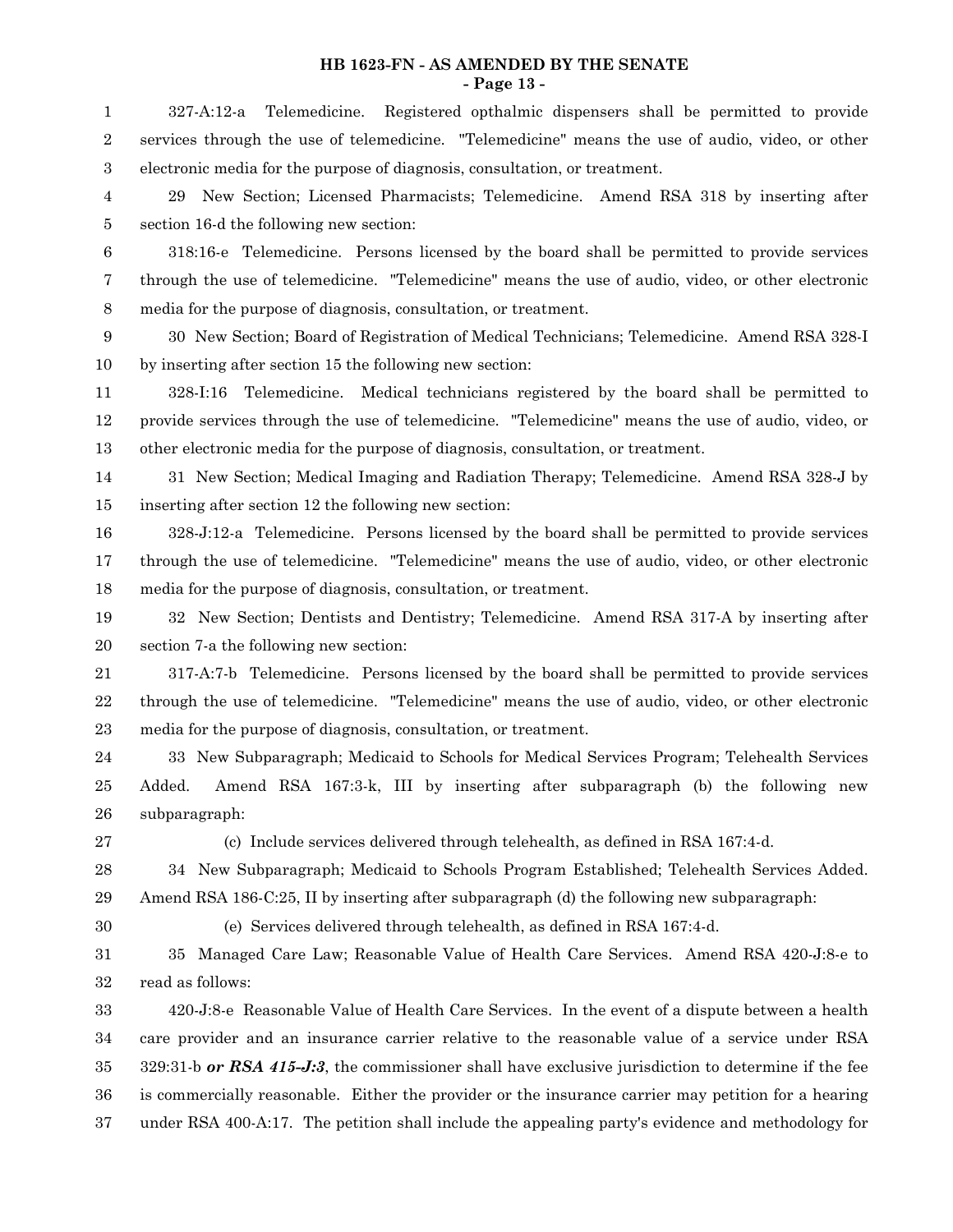# **HB 1623-FN - AS AMENDED BY THE SENATE - Page 14 -**

asserting that the fee is reasonable, and shall detail the efforts made by the parties to resolve the dispute prior to petitioning the commissioner for review. The department may require the parties to engage in mediation prior to rendering a decision. 36 Applicability. Sections 1-3 of this act shall take effect 60 days after passage of this act or 1 2 3 4

- upon the expiration of the Governor's Emergency Order #8 Pursuant to Executive Order 2020-04 5
- entitled "Temporary expansion of access to Telehealth Services to protect the public and health care 6
- providers," whichever comes sooner. 7

37 Effective Date. 8

- 9
- I. Sections 1-3 of this act shall take effect as provided in section 36 of this act.
- II. The remainder of this act shall take effect upon its passage. 10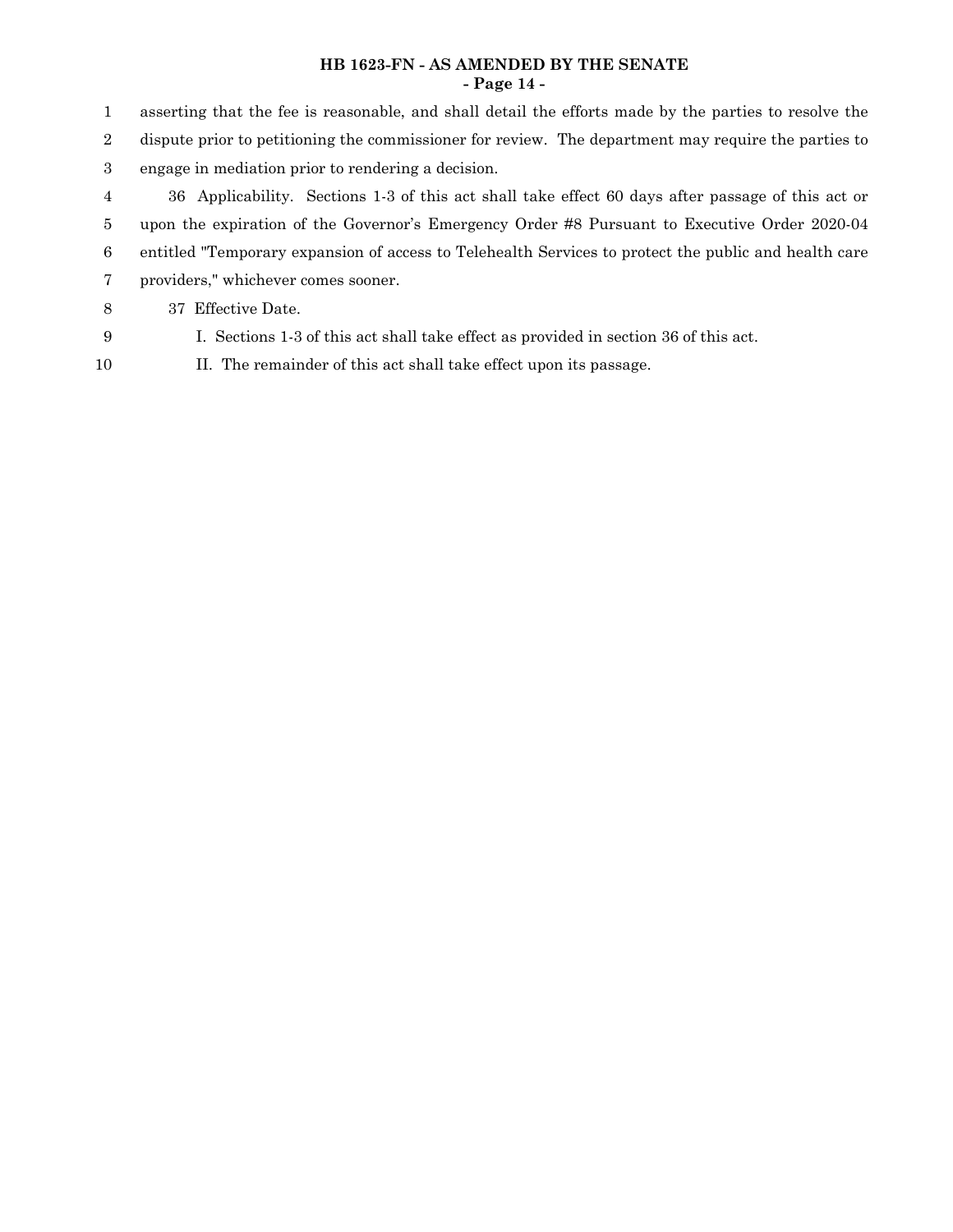LBAO 20-2023 Amended 6/29/20

#### **HB 1623-FN- FISCAL NOTE**

AS AMENDED BY THE SENATE (AMENDMENTS #2020-1345s and #2020-1530s)

AN ACT relative to telemedicine.

**FISCAL IMPACT:** [X] State [ ] County [ ] Local [ ] None

|                        | <b>Estimated Increase / (Decrease)</b>         |                |                |                |
|------------------------|------------------------------------------------|----------------|----------------|----------------|
| <b>STATE:</b>          | <b>FY 2020</b>                                 | FY 2021        | FY 2022        | <b>FY 2023</b> |
| Appropriation          | \$0                                            | $\$0$          | \$0            | \$0            |
| Revenue                | \$0                                            | Indeterminable | Indeterminable | Indeterminable |
| <b>Expenditures</b>    | \$0                                            | Indeterminable | Indeterminable | Indeterminable |
| <b>Funding Source:</b> | [ X ] General<br><b>Federal Medicaid Funds</b> | Education      | Highway        | $[X]$ Other -  |

#### **METHODOLOGY:**

# **Sections 1-2, 4, and 12-36, relative to telemedicine and telehealth services:**

These sections functionally codify Emergency Order #8, issued by the governor on March 18, 2020. The Department of Health and Human Services states in general terms that the fiscal impact of these sections is indeterminable.

# **Section 3, relative to coverage for telemedicine services:**

The Insurance Department states that these sections require health plans to provide reimbursement for telehealth services on the same coverage and reimbursement terms as for similar in-person services, and further require that such reimbursement shall include facility fees if the provider is authorized to bill for the same. The bill further prohibits any coverage limitations for telehealth services that do not exist for similar in person services. As a result, the bill may increase claims costs and premium rates. To the extent that premium rates increase, the bill may also increase state revenues from the insurance premium tax.

# **Sections 5-11, relative to telemedicine and substance use disorder:**

These sections amend Medicaid coverage of telehealth services by removing the prerequisite to establish care via face-to-face contact, provided the physician or other health care provider holds a special registration pursuant to 21 U.SC. section 831(h), or is exempt from such registration. The Department of Health and Human Services anticipates that while telehealth services are already covered under Medicaid, the bill may result in increased utilization and hence increased costs. Nonetheless, the Department expects the extent of any such increase to be minimal.